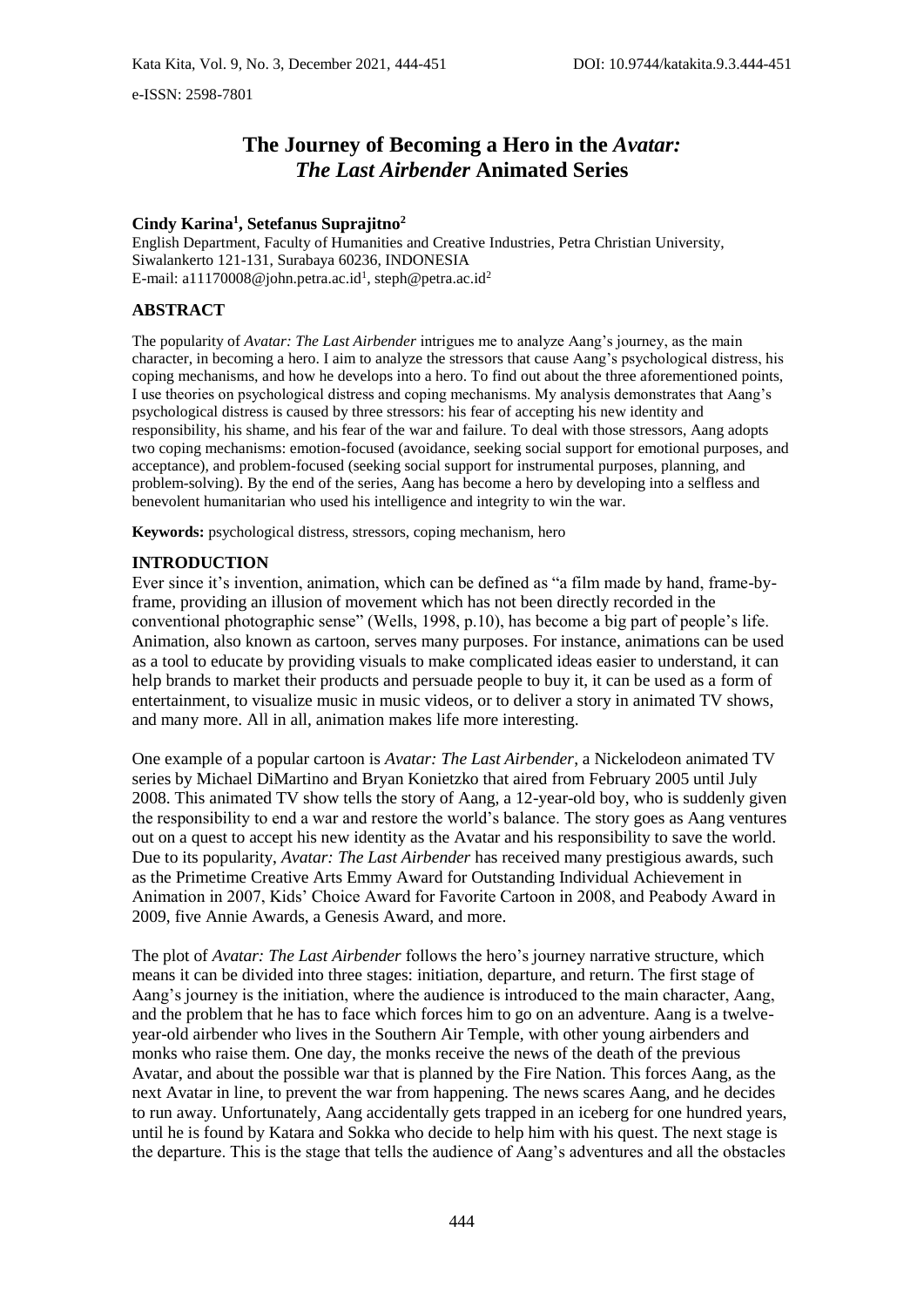#### **Karina, Suprajitno:** The Journey of Becoming a Hero in the *Avatar: The Last Airbender* Animated Series

he experiences. Some examples of Aang's hardships during his journey are having the Fire Nation on his back, finding out the genocide of his kind, having his his pet kidnapped, fighting off pirates, having a hard time learning to bend the elements, not being able to control his avatar state, having to fight the Fire Lord himself, and many more. However, in the end Aang successfully goes through all hardships. The departure stage is followed by the return stage. As Aang has successfully accomplished his mission, he no longer has to fear for his life or be anxious about his responsibility. After the war has ended, Aang and the newly appointed Fire Lord Zuko, who is also Aang's friend, work alongside each other to remedy the damage the war has done and to protect world peace, granting everyone the freedom to live.

The traumatic and difficult life events that Aang experiences in his journey causes him to suffer from psychological distress. Therefore, in this study I aim to know what stressors causes Aang's psychological distress, how Aang copes with his stressors in the process of becoming a hero, and

how Aang has developed as a hero by the end of his journey. The purpose of this study is to identify the stressors that impact Aang's well-being, to show the ways he copes with the stressors, and finally to explain Aang's character development to become a hero that the world needs. I hope through this study, people will realize the importance of identifying stressors and using an effective coping mechanism to deal with them.

To analyze Aang's stressors, I use the theory of psychological distress. Psychological distress is "a state of emotional suffering associated with stressors and demands that are difficult to cope with in daily life" (Arvidsdotter et al., 2015, p. 1). Psychological distress happens when one is exposed to a stressful event (stressor) that might threaten physical or mental health and is unable to cope with it effectively (Drapeau et al., 2012). There are factors that can increase or decrease the likelihood of someone experiencing psychological distress (Drapeau et al., 2012). Factors that increase the chances of someone getting psychological distress, such as job insecurity, death of a loved one, problems in life or at work, etc are known as risk factors (Drapeau et al., 2012). On the contrary, factors that decrease the chances of someone getting psychological distress, such as job stability, high income and education, as well as high self-esteem, are called protective factors (Drapeau et al., 2012). Symptoms of psychological distress consist of heavy stress, symptoms of depression and anxiety, as well as somatic symptoms such as headaches, insomnia, and lack of energy. If left untreated, psychological distress may lead to depression and impact one's physical health. Fortunately, psychological distress can go away once the stressor is resolved.

I use the theory of coping mechanisms to analyze how Aang copes with his stressors, as well how his coping helps him develop into a hero. Coping mechanism is the way or activity of how one handles or manages stressors (Biggs et al., 2017). It can be divided into two types: emotionfocused coping (EPC) and problem-focused coping (PFC). EPC works by regulating the emotions that one feels when stressed, but does not change the situations or solve the stressor one is experiencing (Biggs et al., 2017). Some examples of EFC are activities that can help someone manage their emotions, such as denial, avoidance, accepting responsibility, seeking social support for emotional reasons, etc. On the contrary, PFC, also known as active coping, works by directly managing or resolving the stressor (Biggs et al., 2017). Examples of PFC include planning, seeking social support for instrumental reasons, suppression of competing activities, problem solving, etc. Not all coping efforts are effective, and an ineffective coping mechanism can lead to more stress (Baqutayan, 2015). The effectiveness of both coping mechanism types cannot be generalized, but it is important to note that relying solely on EPC for a long time is known to cause negative effects to one's well-being (Biggs et al., 2017), while using PFC makes one more likely to develop/grow, because active coping is associated with a growth mindset (Burnette et al., 2020) as well as personal growth initiative (abbreviated as PGI) (Robitschek, 1998).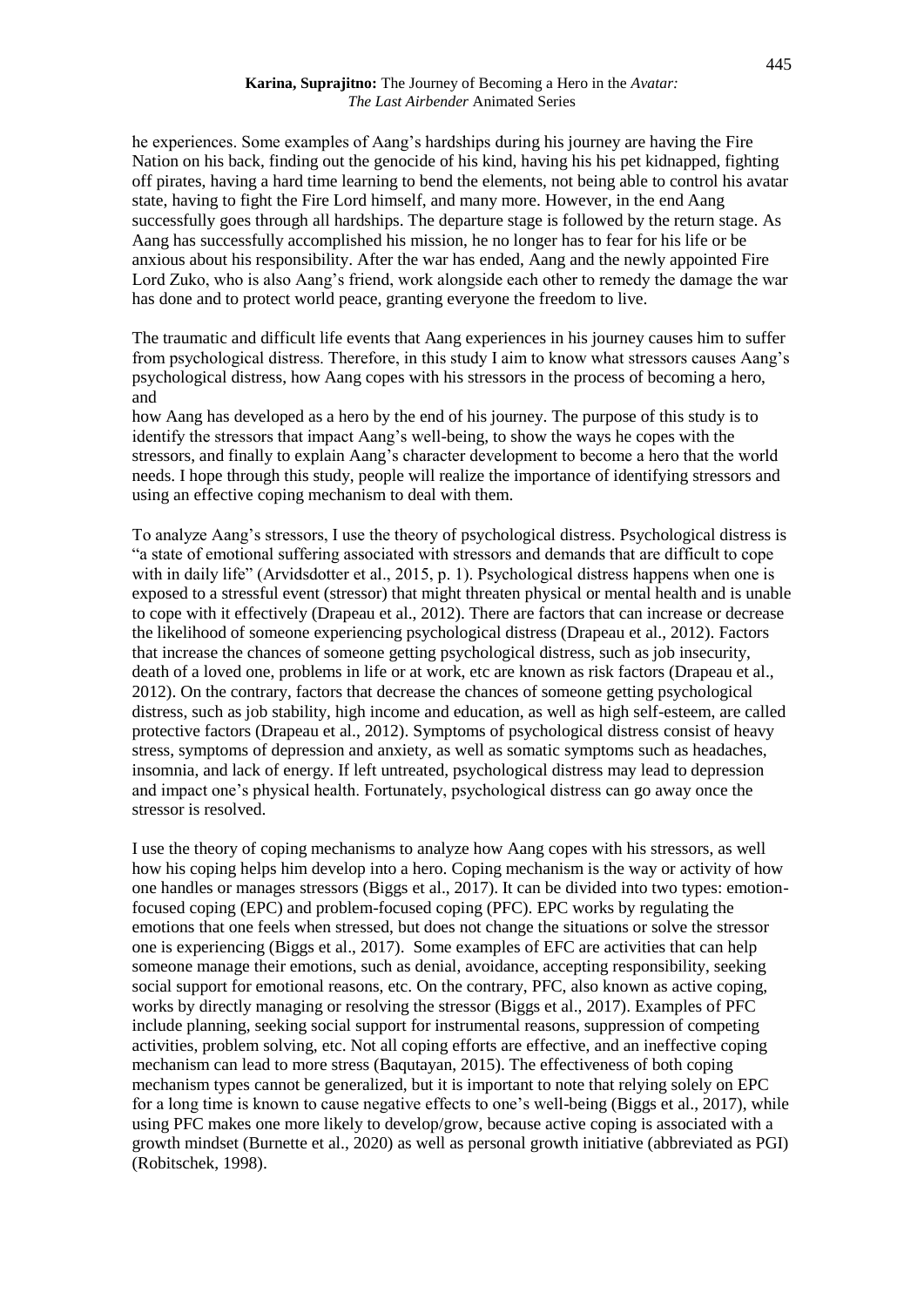# **ANALYSIS**

#### **Aang's Psychological Distress**

In *Avatar: The Last Airbender*, Aang, who is appointed as the Avatar, is exposed to at least three stressors, that is, the sources of his stress. Eventually, these stressors create psychological distress for him. In my opinion, these three stressors are parts of a chain of reaction. The first stressor causes the second stressor, which causes the third stressor. All of these stressors are related to his duty as the Avatar.

Aang's first stressor is his fear of accepting his Avatar identity and responsibility. Becoming an Avatar (through reincarnation) requires a lot of hard work and responsibility. In Aang's case, he is suddenly told that he is the Avatar and that it is his responsibility to prevent a world war. Because of the sudden change of identity and the heavy nature of his responsibility as the Avatar, Aang became afraid. This is shown in episode twelve season one, when he tells Katara "I was afraid and confused, I didn't know what to do." This becomes a problem because Aang's fear of his new identity and his responsibilities makes him unable to accept his duty. As someone who grows up as a pacifist, this responsibility to prevent a war becomes a huge burden for Aang, for the Avatar identity and the responsibility that comes with it are both an unexpected change as well as an undesirable life event for Aang. Undesirable/unexpected changes are known to cause psychological distress, and that the higher the number of undesirable life changes, the worse the distress becomes. An undesirable/unexpected life event can be a stressor because it makes the person feel like they do not have control over their lives (Mirowsky & Ross, 2003), and this will lead to psychological distress. Due to his fear, Aang decides to avoid it by running away from his home. Unfortunately, Aang gets trapped in the iceberg for a hundred years, which results in the war happening for a century.

Aang's second stressor is his shame for avoiding his responsibilities. Shame is a feeling that someone experiences when they did something bad/wrong or has failed to meet the standard and norms of what is good or appropriate, and is associated with the fear of exposing one's own weakness to others (Wong & Tsai, 2008). By avoiding his responsibilities, Aang has failed to meet the world's expectation of him, which is to prevent the war. Aang feels ashamed for his actions because not only did he not meet the world's expectations, his actions resulted in consequences that caused a lot of suffering, including the death of his people. Aang starts to feel ashamed at the beginning of his journey, when he sees the consequences of the war. For example, Aang feels ashamed in episode twelve of season one after a local fisherman nags at him for running away. Aang's shame leads to his psychological distress because shame is one of the causes of psychological distress (Wong & Tsai, 2008).

Aang's last stressor is his fear of the war and failure. After realizing his mistakes, Aang is determined to fix his mistakes, and the only way he can do that is by winning the duel against the Fire Lord, effectively ending the war. However, Aang fears the war because it goes against his pacifist ideology. Aang is scared that he is expected to kill the Fire Lord when he believes that violence, especially killing someone, is wrong. This is evident from Aang's anxiety when everyone around him, including the past Avatars, tells Aang to kill the Fire Lord. On the other hand, he also fears the possibility of losing the war and failing the world once more. This is proven by how Aang gets nightmares about losing the war. Aang feels pressured to win the war because he does not want to be ashamed anymore for not meeting the world's expectations twice. Being exposed to war can lead to psychological distress (Llabre et al., 2013). Aang's determination to make up for his mistakes, which leads to his fear of the war, and the pressure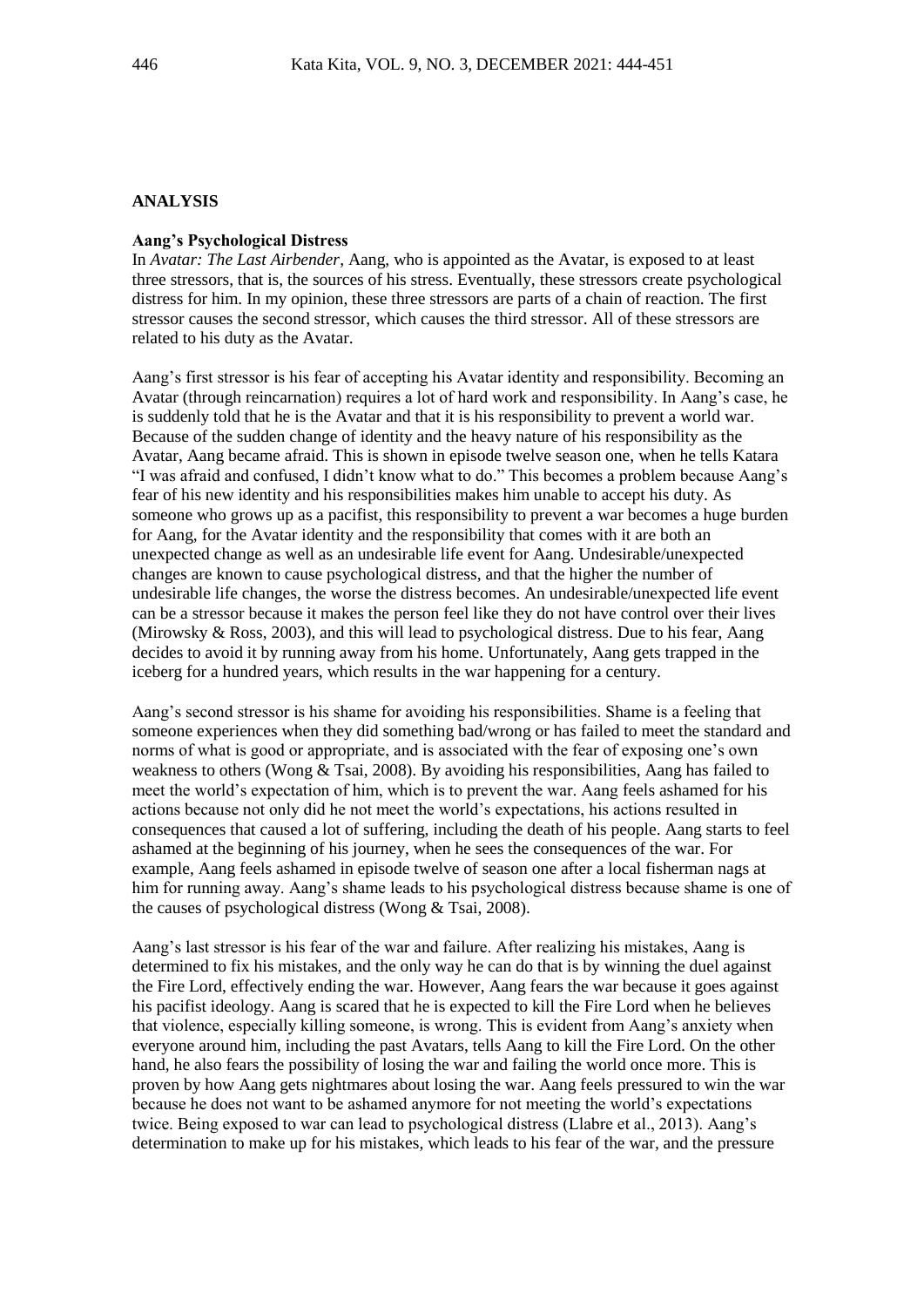to win the war, which leads to his fear of failure, require Aang to expose himself to war. As a result, his fear of the war and failure becomes the third cause of his psychological distress.

# **Aang's Coping Mechanisms**

Aang uses coping mechanisms in order to cope with his stressors that he gets along his journey. There are many coping mechanisms that Aang uses in hopes that they will help him in dealing with the stress. Unfortunately, not all of the coping mechanisms that Aang uses are effective in helping him cope with his stressors. Aang's coping mechanism can be divided into two groups: emotion-focused coping (EFC) and problem-focused coping (PFC), following Lazarus and Folkman's classification of coping mechanisms (Biggs et al., 2017), and each group consists of three different coping methods. Aang's success in coping with his stressors is what allows him to become the hero that the world needs.

The first EPC mechanism Aang uses is avoidance. Aang uses this coping mechanism to cope with his fear of accepting his new identity. This is evident in how Aang runs away from his home before the monks send him off for training in the Western Air Temple, shown in episode twelve of season one from minute 15:33 to 16:26. Unfortunately against Aang's best wishes, running away from a problem does not solve it. Instead of solving the stressor, Aang's avoidance worsens it, because with his disappearance, the Fire Nation successfully started the century-long war. Instead of having to prevent a war, he has to go into war and end a war that has been going on for a century. According to Baqutayan (2015), the function of EPC is to help someone manage their emotions regarding the stressor. Judging by how avoidance does not make Aang feel better about his first stressor, Aang's coping mechanism is ineffective, because not only does his avoidance worsens the situation, but also results in creating more stressors for Aang.

The second EPC mechanism Aang uses is seeking social support for emotional purposes. Aang uses this method to cope with his shame for running away. Aang can be seen using this coping mechanism in season one episode twelve, when Katara gives Aang emotional support after a fisherman nagged at him. Since the purpose of EPC is to help one manage one's emotion about a certain stressor (Baqutayan, 2015), EPC can be considered effective if one who uses this coping mechanism feels better afterwards. In Aang's case, coping by seeking emotional support is effective. In episode twelve of season one, Aang's facial expressions show that he is ashamed, sad, and hurt (minute 6:42, 7:35, and 15:15). However, after Katara listens to him and consoles him, Aang can be seen smiling again (minute 17:02 and 22:44). The changes in Aang's facial expressions show that Aang feels better after receiving emotional support from his friends, proving that this coping mechanism is effective in managing Aang's feelings about his stressors.

Aang's successful coping effort by seeking emotional support from his friends results in his last EPC mechanism, which is acceptance. Aang uses acceptance to cope with his fear of accepting his identity and his shame. After feeling better about his responsibility and his past mistake, Aang accepts his responsibility and the fact that he made a mistake, shown in episode twelve of season one minute 22:35. He takes one of the most important steps he could take, which is admitting his mistake and accepting the fact that he is the Avatar. This coping mechanism is effective for Aang, because if he does not accept his identity and his shame, he would not be able to start doing his responsibility as the Avatar. Judging by how he goes on forward in doing his Avatar responsibility, this coping mechanism can be said to be effective, because Aang is no longer denying his new identity, his responsibility, and his shame, thus resolving his first and second stressor.

On top of using EFC, Aang also uses three forms of PFC to deal with his fear of the war and failure, the first one being seeking social support for instrumental purposes. Aang's friends,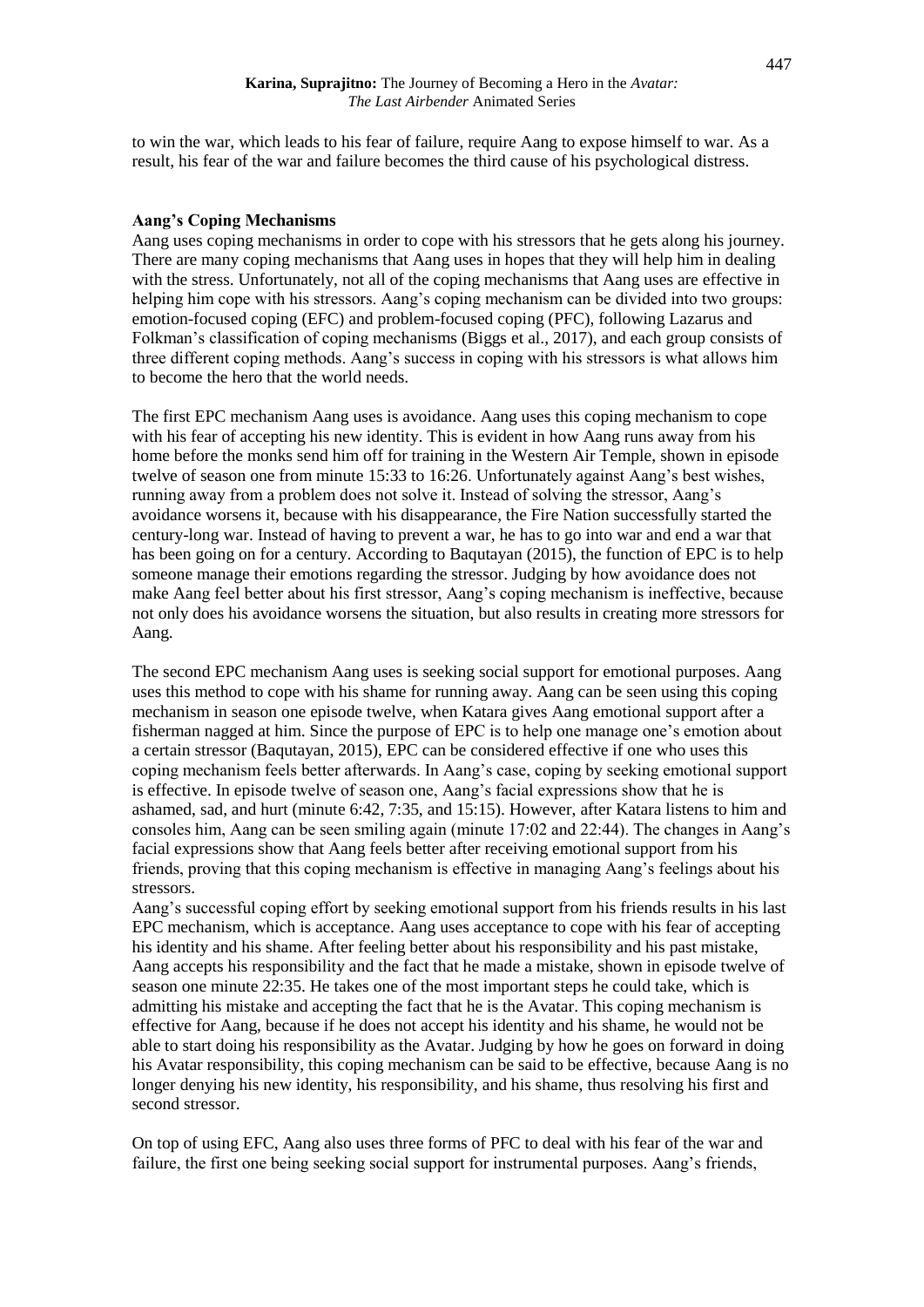Katara, Sokka, Toph, and later on Prince Zuko, do not only offer their emotional support, but also their knowledge and element bending skills. To prepare himself for the war, Aang learns how to master the elements from his friends. Examples of Aang learning from his friends are shown in season one episode nine when Aang learns water bending from Katara, season two episode nine when Aang learns earth bending from Toph, and lastly season three episode thirteen when Aang learns fire bending with Zuko. Like EPC, PFC can be considered effective if it fulfills its function. PFC functions by directly dealing with the stressor (Baqutayan, 2015). Therefore, Aang's first PFC, seeking social support for instrumental purposes, is effective if it helps Aang win the war. Judging by how Aang masters all four elements before Sozin's comet arrives, and as a result his element bending helps him successfully end the war, this coping mechanism works effectively for Aang.

Other than using social support for instrumental purposes, Aang also uses planning/strategizing as a way to cope with his fear of the war and failure. Aang does not only need to master the four elements, he also needs to plan his battle so that he can have an advantage against the Fire Lord and has better chances to win the war. One example of this is shown on episode ten of the second season, when Sokka helps Aang form an attack plan in a library. Unfortunately, there is a time when their planning does not work as an effective coping mechanism, as shown on episode eleven of season three at minute 18:18. Aang tries to strike the Fire Lord during the eclipse, when the Fire Lord does not have any fire bending ability. However, the Fire Nation has known of Aang's plan beforehand, so they are prepared to defend themselves, failing Aang's attack plan. On the other hand, planning as a coping mechanism works effectively for the most part. An example is shown on season one episode eight minute 12:56 to 15:00, when Aang and his friends come up with a plan to trick the Fire Nation troops to open the door for them. Their trick plan works, and this allows Aang to go inside the room where he receives guidance from the previous Avatar. Because planning/strategizing helps Aang for the most part, and thus helping him to win the war, it can be said that this coping mechanism works effectively.

Aang's last coping mechanism is problem-solving. He also uses this to cope with his last stressor, his fear of the war and the possibility of him losing the war. Learning from his past that avoidance does not solve his stressors, Aang decided to directly solve his problem by going into war. After preparing himself with all the necessary skills and plan/strategy, Aang confronts the Fire Lord. An example of Aang directly solving the problem is in episode twenty-one from minute 12:09 to 15:36, when Aang successfully finds a way to end the war without killing the Fire Lord. He takes away the Fire Lord's ability to firebend, thus ending the war and restoring the balance of the world. This is an incredibly effective coping mechanism, because by confronting the Fire Lord directly after much preparation, Aang is able to fulfill his responsibility, make up for his past mistake, and win the war, thus resolving his stressors that are sourced from his fear of the war and failure. By solving the problem directly, Aang successfully becomes the Avatar that the world needs, restoring the balance of the world.

# **Aang's Process of Becoming a Hero**

Successfully coping with stressors during his journey allows Aang to grow in his departure stage. The monomyth template suggests that the hero grows in the apotheosis step in the departure stage (Campbell, 1949). In Aang's case, he grows through coping with his stressors, because active coping is associated with a growth mindset (Burnette et al., 2020) and personal growth initiative (Robitschek, 1998). Aang's growth is signaled by him being a selfless and benevolent humanitarian, and by facing his fears with intelligence and integrity. By doing these two things, Aang becomes the hero that saves the world from the world war.

The first sign that Aang has developed into a hero is the fact that he has become a selfless and benevolent humanitarian. Before his journey, Aang only cares about having fun because of his young age. This is shown in episode two of season one when Aang plans to visit places to have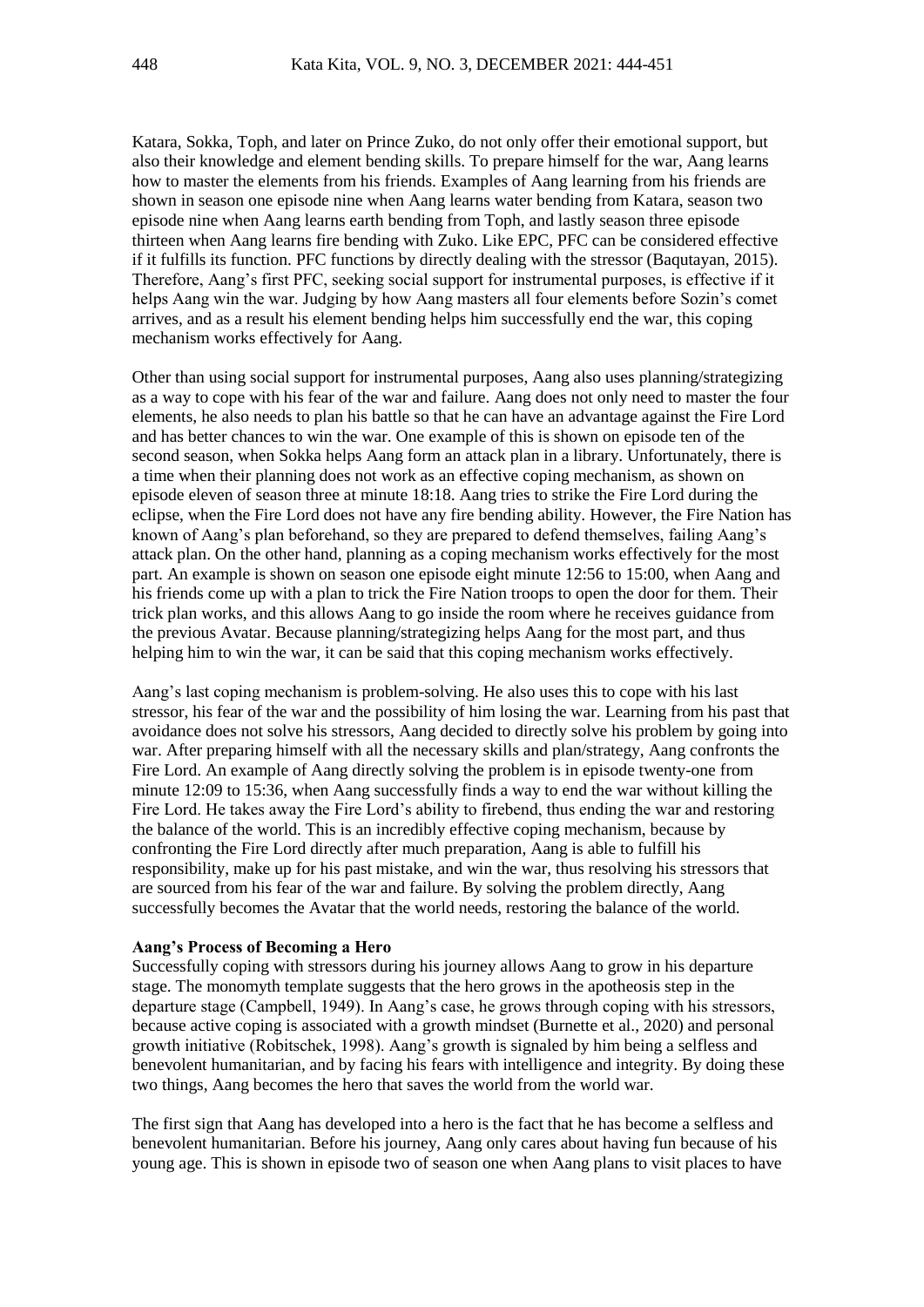#### **Karina, Suprajitno:** The Journey of Becoming a Hero in the *Avatar: The Last Airbender* Animated Series

fun when he is supposed to learn waterbending. Prioritizing personal thrill above Avatar responsibilities is a selfish thing to do. Though it is unfortunate, as the Avatar, Aang has to think of the world and put it above his personal desires. After seeing all the sufferings the war causes, Aang develops into a selfless person through experiencing guilt and shame. His guilt and shame makes him realize that his action affects the whole world. It teaches him to be more selfless, to prioritize less of himself and more of the world. Aang's selflessness starts to show on episode twelve season one, when Aang accepts his responsibility as the Avatar. Accepting his Avatar responsibility shows that Aang prioritizes the safety and balance of the world above his own safety, proving this selflessness.

On top of developing into a selfless person, Aang also develops into a benevolent humanitarian. His selflessness, combined with Aang's pacifist nature, allows Aang to develop/grow as a selfless and benevolent humanitarian. Aang's acceptance of his responsibility shows that he values every life and deeply cares about human beings, so he wants to do what he can to stop the suffering on earth. One example that shows that Aang is a benevolent humanitarian is episode six season three, when Aang says he believes that everyone, including the Fire Lord, deserves a second chance. On top of that, Aang's benevolence is also shown when he gives Zuko a chance to change his ways. In episode twelve of season three, Aang forgives and befriends Zuko, and even expresses his desire to learn firebending from the Fire Nation Prince, even when Zuko has repeatedly tried to kill Aang before. The fact that Aang forgives his biggest enemies and gives them a second chance shows that Aang is a benevolent humanitarian.

Aang's selflessness and benevolence shows that he has psychologically developed. A psychologically developed person accepts reality as it is, including their weaknesses or negative personalities, and is able to learn from his or her past mistakes (Ardelt, 2008). Despite not liking his responsibilities, Aang selflessly accepts it, forgives himself, and learns from his mistake by overcoming his avoidant tendency, proving that he has developed as a person. Furthermore, a major characteristic of someone with a quiet ego (selfless), which signals their wisdom/developed psychology, is the feeling of sympathy and compassion for others (Ardelt, 2008). In other words, Aang's willingness to save the world and his forgiveness to the Fire Nation also proves his character development.

Aang's development is also signaled by him becoming a person of integrity and intelligence. Aang is scared that going to war against the Fire Nation will force him to violate his pacifist nature, because the world expects Aang to kill the Fire Lord to end the war. However, Aang refuses to kill, and ends the war by taking the Fire Lord's ability to fire bend instead. Aang's refusal to give in to the pressure of the world, as shown in episode nineteen of season three, shows that he is a person of integrity. The fact that Aang gives the Fire Lord a second chance in episode twenty-one of season three, before taking the Fire Lord's ability to fire bend when he rejects Aang's truce offer also shows that Aang walks his talk. Furthermore, Aang's intelligence and integrity is proven by how he manages to come up with a non-violent solution to end the century-long war.

Being a person of integrity and high intelligence is a sign of Aang's personal growth/development. People who are wise/psychologically developed are "mature; psychologically healthy; autonomous; fully liberated from all outside and inside forces; and are, therefore, the masters of their own fate" (Ardelt, 2008, p. 221), which means that they "tend to be less affected by external events and internal drives than other people, which results in greater autonomy and control" (Ardelt, 2008, p. 221). Even though the people around Aang try to convince him to end the war by killing Fire Lord Ozai, Aang shows his integrity through him winning the war using his intelligence. By doing so, Aang shows that he is autonomous and is not affected by an external event, the pressure from his friends, and shows that he has grown/developed.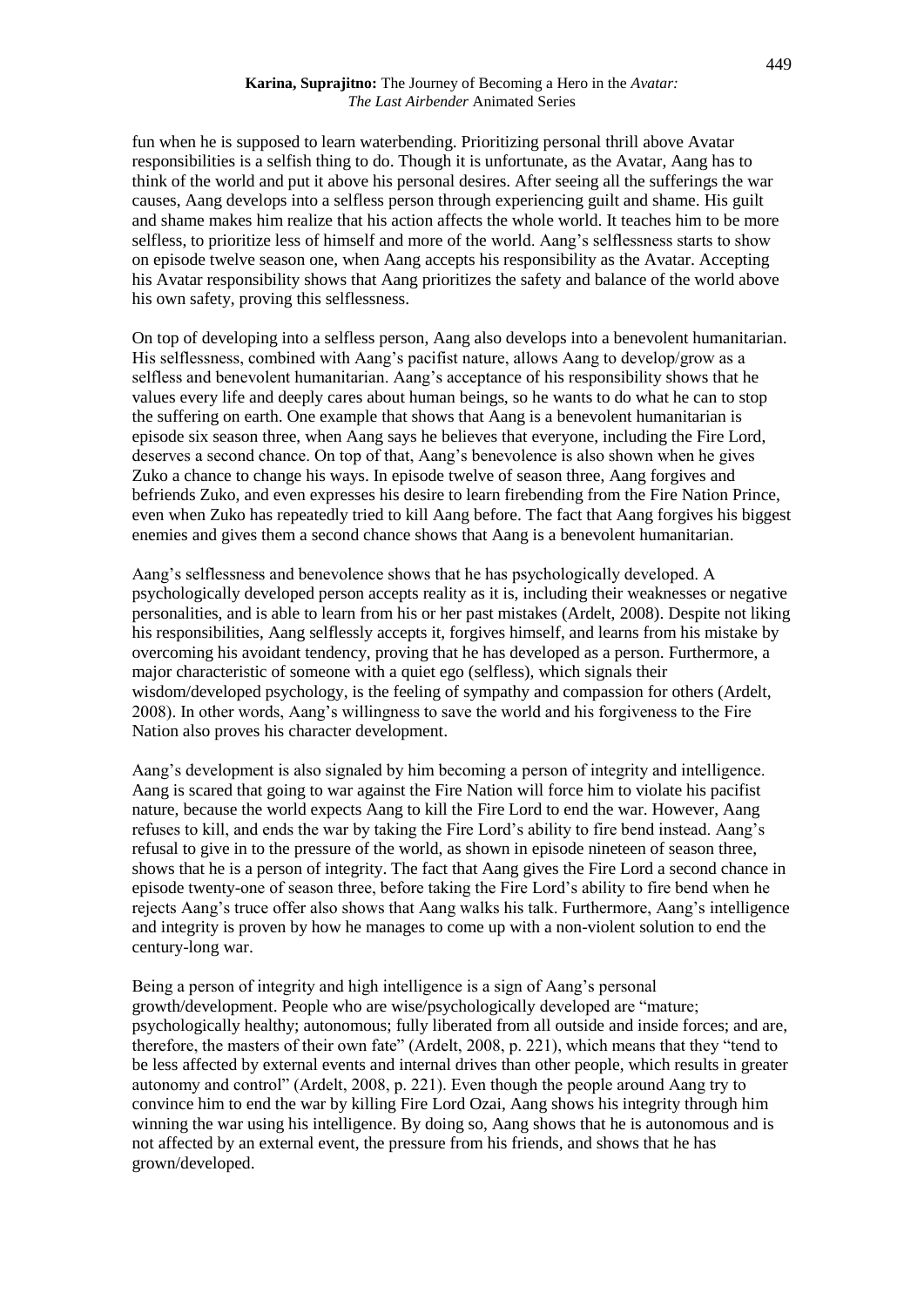# **CONCLUSION**

This study aims to highlight the importance of identifying stressors and knowing how to effectively cope with them by identifying Aang's stressors, showing how he copes with those stressors, and explaining how Aang develops into a hero. I used psychological distress theories to identify Aang's stressors, as well as coping mechanism theories to show how Aang copes and develops into a hero. From my analysis, I have discovered that throughout his journey to become a hero, Aang in *Avatar: The Last Airbender* suffers from psychological distress caused by three different stressors. Aang's success in actively coping with his stressors allows him to not only resolve his psychological distress, but also develop into a hero.

To sum up, there are three stressors that result in Aang's psychological distress. The first one is his fear of accepting his identity as the Avatar and the responsibility that comes with it. This stresses Aang because both his identity and responsibility to save the world is something that is unexpected and undesirable. His second stressor is his shame for running away from his responsibilities. He blames himself for not meeting the world's expectations by not being there to prevent the war, causing him to feel ashamed of himself. His shame results in stress. Lastly, Aang is also stressed because he has to go to war. Winning the battle against the Fire Lord is the only way to stop the war, and the exposure to war acts as a stressor for Aang, especially because violence is against the morality that Aang believes in.

To cope with these three stressors, Aang uses six forms of coping mechanisms that can be grouped into two types: emotion-focused coping (EFC) and problem-focused coping (PFC). His emotion-focused coping is used to manage his feelings regarding his stressors. Aang uses three types of EFC. At first, he uses avoidance to cope with his fear of accepting his new identity and responsibilities. However, because avoidance is not effective, he changes it to seeking social support for emotional purposes as well as acceptance to cope with his first fear and shame. Aang also has three kinds of PFC, seeking social support for instrumental purposes, planning, and problem-solving. He trains and plans with his friends and eventually duels with the Fire Lord directly to solve his second fear, the fear of having to go to war. All of his PFC coping mechanisms are successful in helping Aang deal with his stressor.

Through his journey and his success in coping with all of his stressors, thus resolving his psychological distress, Aang grows as a person, allowing him to become the hero of the world. This can be seen by how at the beginning of the series, Aang is depicted as a boy who only cares about having fun and rejecting his obligation to restore the balance of the world. As the series progresses, Aang becomes more mature and shows characteristics of a hero. In the middle of season one, Aang has become a selfless person who accepts his responsibility as the Avatar for the sake of everyone. Furthermore, in season three, he is pictured to be a person of integrity and intelligence, and is able to win the war without sacrificing his morality. In the end, Aang proves that he is able to become a hero by developing into a selfless person of integrity and intelligence.

## **REFERENCES**

- Ardelt, M. (2008). Self-development through selflessness: the paradoxical process of growing wiser. In H. A. Wayment & J. J. Bauer (Eds.), *Transcending Self-Interest: Psychological Explorations of The Quiet Ego* (pp. 221–233). chapter, American Psychological Association.
- Arvidsdotter, T., Marklund, B., Kylén, S., Taft, C., & Ekman, I. (2015). Understanding persons with psychological distress in primary health care. *Scandinavian Journal of Caring Sciences*, 30(4), 687–694. https://doi.org/10.1111/scs.12289